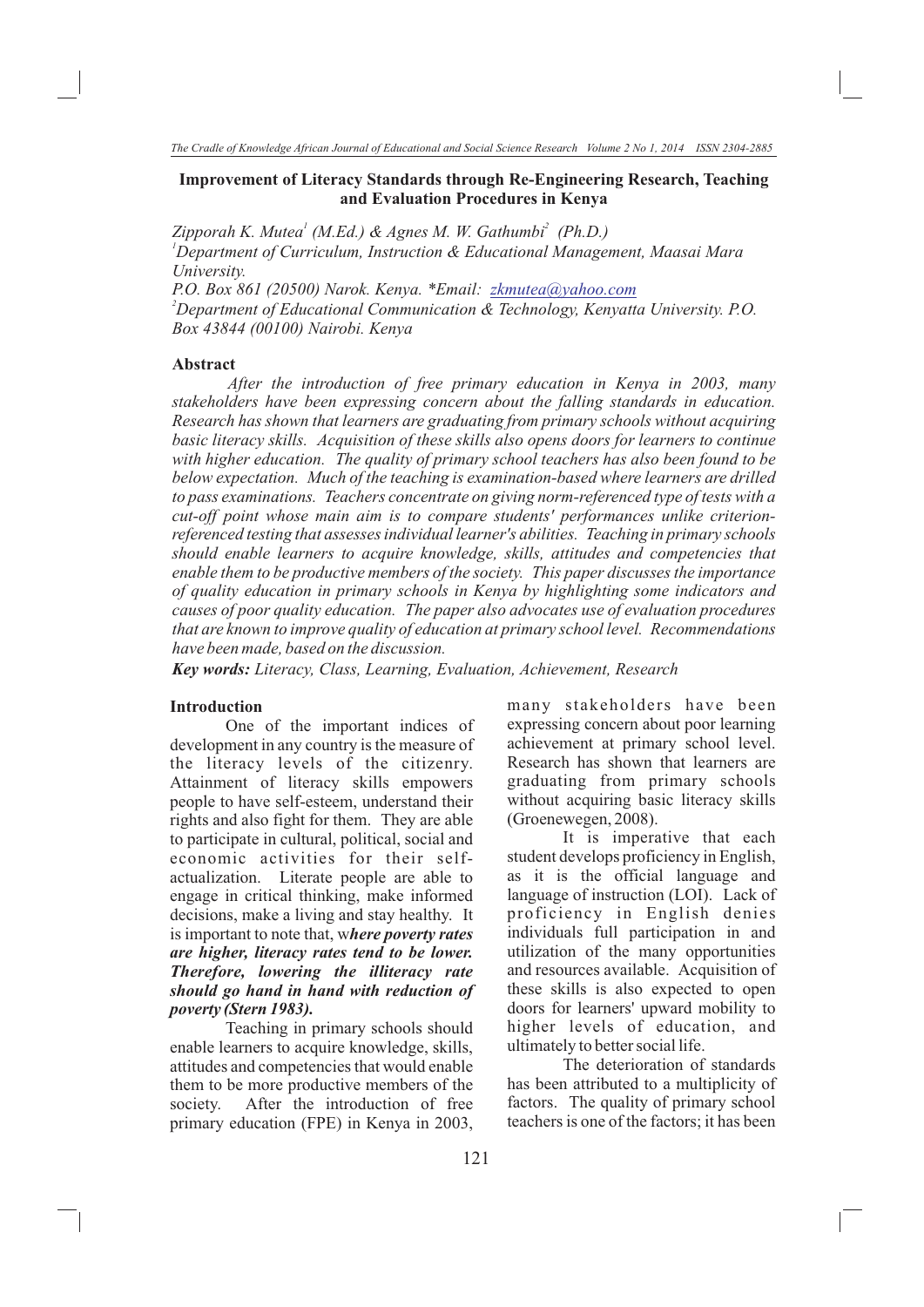found to be below expectation. Many schools are also poorly staffed and overcrowded (Republic of Kenya, 2005). Despite the government's efforts to provide instructional materials, many schools do not have adequate teaching and learning resources to enable learners to attain the expected standards. School attendance is also wanting as there are numerous cases of student absenteeism, and in some cases, teacher absenteeism. Another factor is that much of the teaching is examination-based where learners are drilled to pass the terminal Kenya Certificate of Primary Education (KCPE) examination. This is at the expense of being taught how to acquire knowledge and skills that would enable them to fit well into the society. Another dimension is nonadherence to the language policy which also contributes to poor teaching, learning and performance. Some teachers continue teaching in mother tongue or Kiswahili when they should be using English as the LOI. This denies learners opportunities and exposure to develop language skills.

Discussion in this paper is based on secondary sources of information. The specific objectives are to: discuss the importance of literacy standards; highlight some indicators and causes of poor quality education in primary schools in Kenya; advocate re-engineering of research, teaching and evaluation procedures. The paper also advocates use of evaluation procedures that are known to improve quality of education at primary school level. Importance of Literacy Standards

For the purposes of this paper, literacy is taken to refer to the ability to listen, speak, read, write and use English language appropriately in a variety of contexts. Literacy should enable the learner to access content and skills in English and other school subjects for general educational development (Gathumbi and Masembe, 2005). Literacy skills are essential tools of socialization because they enable an individual to comprehend oral and written information and to also function effectively in a given situation in the society (Groenewegen, 2008; 208).

By the end of the eight years of primary school education in Kenya, learners are expected to be proficient in English. They are expected to learn listening skills to be able to understand and respond to information and instructions appropriately. Learners' acquisition of speaking skills is expected to facilitate use of correct pronunciation, stress and intonation so that speech has human quality. At the end of the primary school cycle, learners are expected to be able to speak clearly in English to express ideas, needs and feelings, and to also convey information. At this level, learners should acquire reading skills to be able to read with understanding, understand instructions, access information and read widely for pleasure. Lastly, acquisition of writing skills enables learners to express their ideas meaning fully and legibly in English(KIE, 2002).These targets are further clarified in the *Guide on Competencies in Literacy, Numeracy and Life Skills for Pre-Schools and Primary Schools in Kenya* (Republic of Kenya, 2006). However, research has shown many learners are graduating out of primary school without acquiring the skills envisaged in the objectives of teaching English at primary school level (Uwezo-Kenya, 2011; KNEC, 2009, 2010, 2011).

Kenya aims to attain middle income status by the year 2030. The realisation of this goal commonly known as Vision 2030 depends to a large extent on the contribution of a welleducated workforce (Republic of Kenya, 2007). Through primary school education, Kenyans are expected to acquire the appropriate knowledge, skills and attitudes instrumental in responding to emerging social, economic, scientific, technological and cultural challenges. One way of achieving this goal is for learners to acquire high standards of literacy.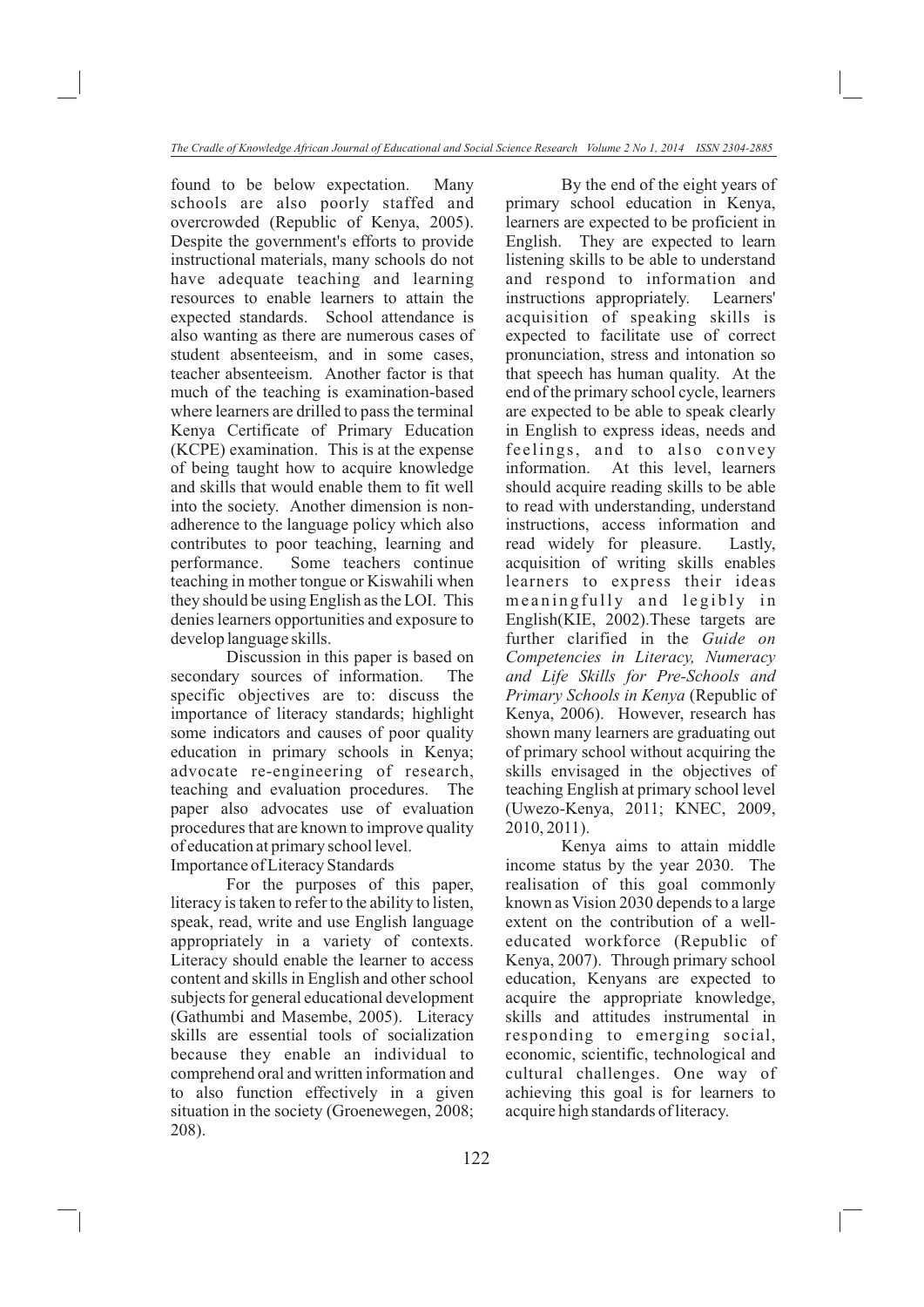#### **Indicators of Poor Literacy Standards**

**From past research findings,** the advocacy for mastery of literacy in English at an early age is emphasized. A study by the Ministry of Education Science and Technology (MOEST) in collaboration with the Southern African Consortium for Monitoring Education Quality (SACMEQ) found that over 70% of the Kenyan primary school learners had not attained desirable reading levels (SACMEQ, 2000). Desirable levels of achievement would be a score of 75% or higher. According to parents interviewed in preparation for this study class three learners are expected to have literacy levels that enable them to read with understanding textbooks, story books, magazines, newspapers, short passages, signboards, names, and labels. Primary class six learners are expected to read with understanding letters, magazines, sign posts, prescriptions, application forms, story books, advertisements and comprehension passages. These expectations by parents underscore the importance of accusation of literacy at an early age. Further studies conducted by SACMEQ showed that 77% of class six learners did not have adequate proficiency in English to use it as a medium of learning as their reading levels were too low (SACMEQ, 2002, 2004).These studies targeted class six learners in reading comprehension.

The 'Baseline Survey on Learning Achievement' conducted by the Ministry of Education (MOE) (Republic of Kenya, 2005), indicated that primary class two and six learners performed below 70%, which was the Desired Competency Level (DCL) in English. The performance of class four learners in English was below 50% which was the MCL. The national assessment study (KNEC, 2010), targeted class three learners in English. Only 47.7% of class three learners attained the desired competency level in English.

According to a study: "Strengthening the Quality of Education through Institutionalization of Interventions that Promote English Language Literacy in Kenya" conducted to develop English language attainment targets for primary schools in Kenya, 72% of learners were found not to have mastered the required competencies in English at class six level (Gathumbi et al. 2008). The study targeted classes three and six in all four-language skills. Studies show that many children in Kenya are graduating from primary school without attaining desirable levels in reading and numeracy skills (Uwezo, 2011).

A look at the Kenya Certificate of Primary Education (KCPE) performance of learners nationally over a ten year period reveals that learners are performing poorly in English (Table 1). The table shows that performance in English over this period has been consistently poor with learners achieving a mean grade below 50% for the English Objective examination and below 40% for the English Composition examination (Kenya National Examinations Council (KNEC), 2010). Table 1:

*Results of the National KCPE English Objective and Composition Examinations - 2004-2012*

|                                                  | YEAR |      |      |      |                               |       |                   |       |             |               |
|--------------------------------------------------|------|------|------|------|-------------------------------|-------|-------------------|-------|-------------|---------------|
| <b>PAPER</b>                                     | 2003 | 2004 | 2005 | 2006 | 2007                          | 2008  | 2009              | 2010  | <u>2011</u> | <u> 2012 </u> |
|                                                  |      |      |      |      |                               |       |                   |       | 46.2        | 49.88         |
| Objective                                        |      |      |      |      | 44.90 45.74 43.10 45.88 47.02 |       | 41.56 45.76 49.12 |       |             |               |
|                                                  |      |      |      |      |                               |       |                   |       | 42.47       | 42.43         |
| Composition 30.73 35.77 36.30 35.47 41.10        |      |      |      |      |                               | 40.48 | 32.40             | 42.70 |             |               |
| Source: Kenya National Examinations Council 2013 |      |      |      |      |                               |       |                   |       |             |               |

**Source:** Kenya National Examinations Council, 2013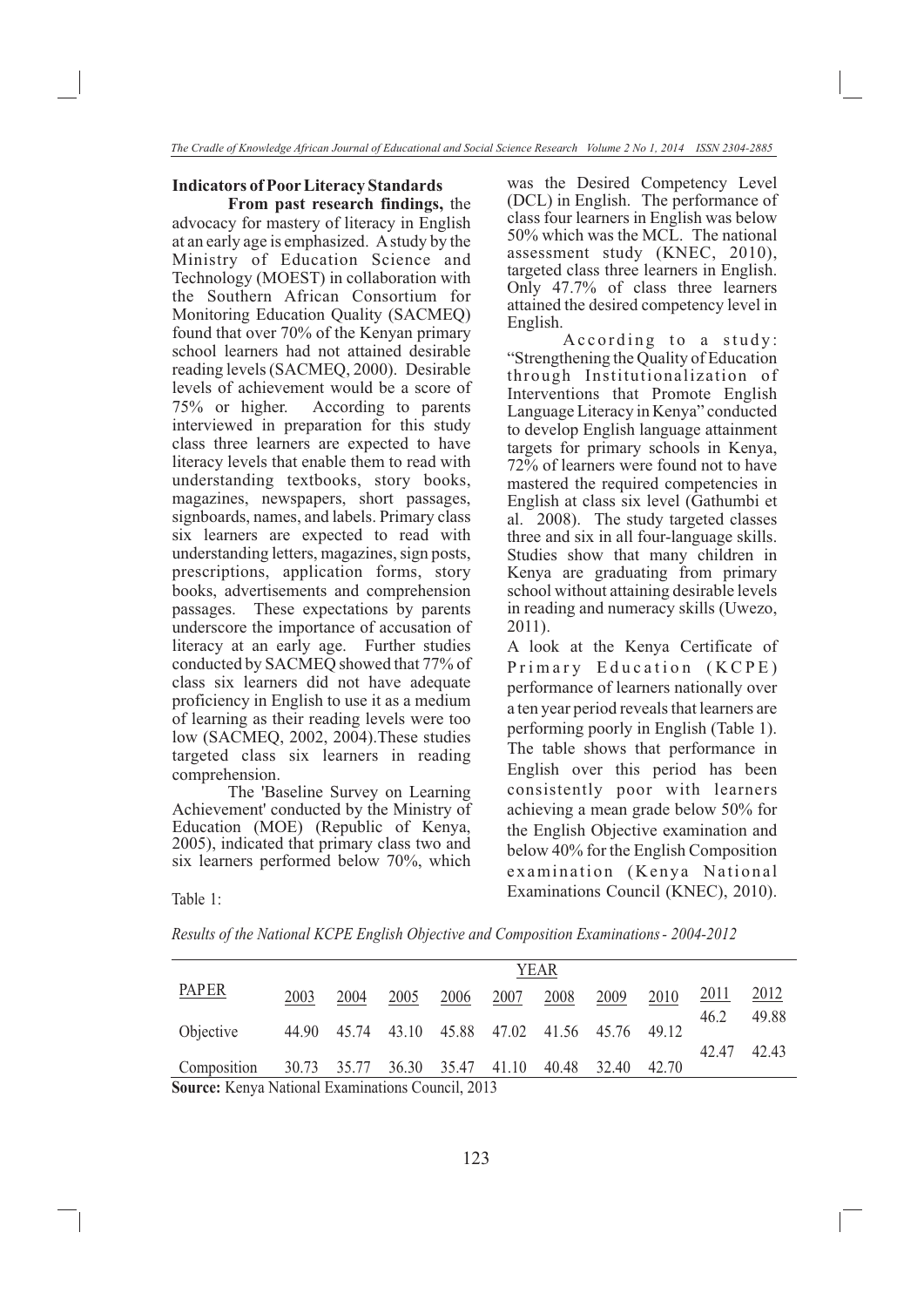Over the ten-year reported period, learners scored a mean of below 50% in reading and below 40% in writing. When 50% is accepted as the MCL and 70% as the DCL, it can be argued that, most learners are leaving primary school without acquiring the MCL in reading and writing. According to the KCPE reports of the periods indicated above, there are candidates whose writing is illegible and who write compositions in a language that is not understandable.

# **Causes of Poor Literacy Standards Evaluation procedures**

Assessment is the determination of learner achievement in a school subject. One type of assessment is the Continuous Assessment (CA) as an integral part of classroom instruction (Ginidza and Mazibuko, 2001).Continuous assessment tests are also referred to as School Based Assessment (SBA). It is formative as it is conducted as learners progress through school. This type of assessment can be oral or taken in form of teacher-made quizzes, tests, assignments or projects. The major purpose of CA is to provide feedback to learners, teachers, school administration as well as parents or guardians so that they can take measures to enhance learner achievement or address identified problems (Twoli *et al*, 2007). They also serve as a means for promotion of learners to the next class.

The assessment system in Kenya is dominated by national examinations which are conducted at the end of every educational cycle with little emphasis being put on the assessment of learners as they progress through school. At primary school level KCPE has a very strong influence on teaching and learning as teachers tend to teach what is going to be examined instead of teaching to impart knowledge and skills which learners need for their life out of school. The focus on KCPE is mainly because it is a selection examination which determines learners' entry into secondary schools. The competition to enter national or district schools is fierce as these are the schools that guarantee good performance at Kenya Certificate of Secondary Education (KCSE) examination which in turn promises easy admission in public universities.

A look at testing and assessment at primary school level today shows that most schools are administering commercially developed tests for all levels. These are set using the KCPE examination format. Other teachers use past KCPE papers to drill their learners to answer specific questions in a certain way (Gathumbi, et al., 2009). Commercial tests are administered frequently at a high cost but their results are yet to be determined through research. There is an assessment called "tune up" which is administered on the first day of term. It has been observed that some learners fail to attend school the first week of term for fear of this assessment. It has also been observed that teachers give tests and assignments as punishment for misbehaviour and this makes learners develop a negative attitude towards assessment. The reasons given for using commercially developed tests is that teachers do not have time to set tests due to heavy workloads, large classes and no facilities to prepare assessment tests. However, research has shown that many teachers do not have test construction skills and the capacity to develop the tests (Ngugi, 2008). The researcher found out that primary school teachers in one division in Kitui district were not skilled in test construction and lacked the necessary mastery of content to develop credible continuous assessment tests. Niwagaba, (2010) observes that teachers in Kampala, Uganda have difficulties constructing credible continuous assessment tests, which leads to poor performance grade.

# **Quality of primary school teachers**

Achievement in literacy in English at primary school level also depends largely on the quality of teachers. Teachers need to be competent in the subject, professional in their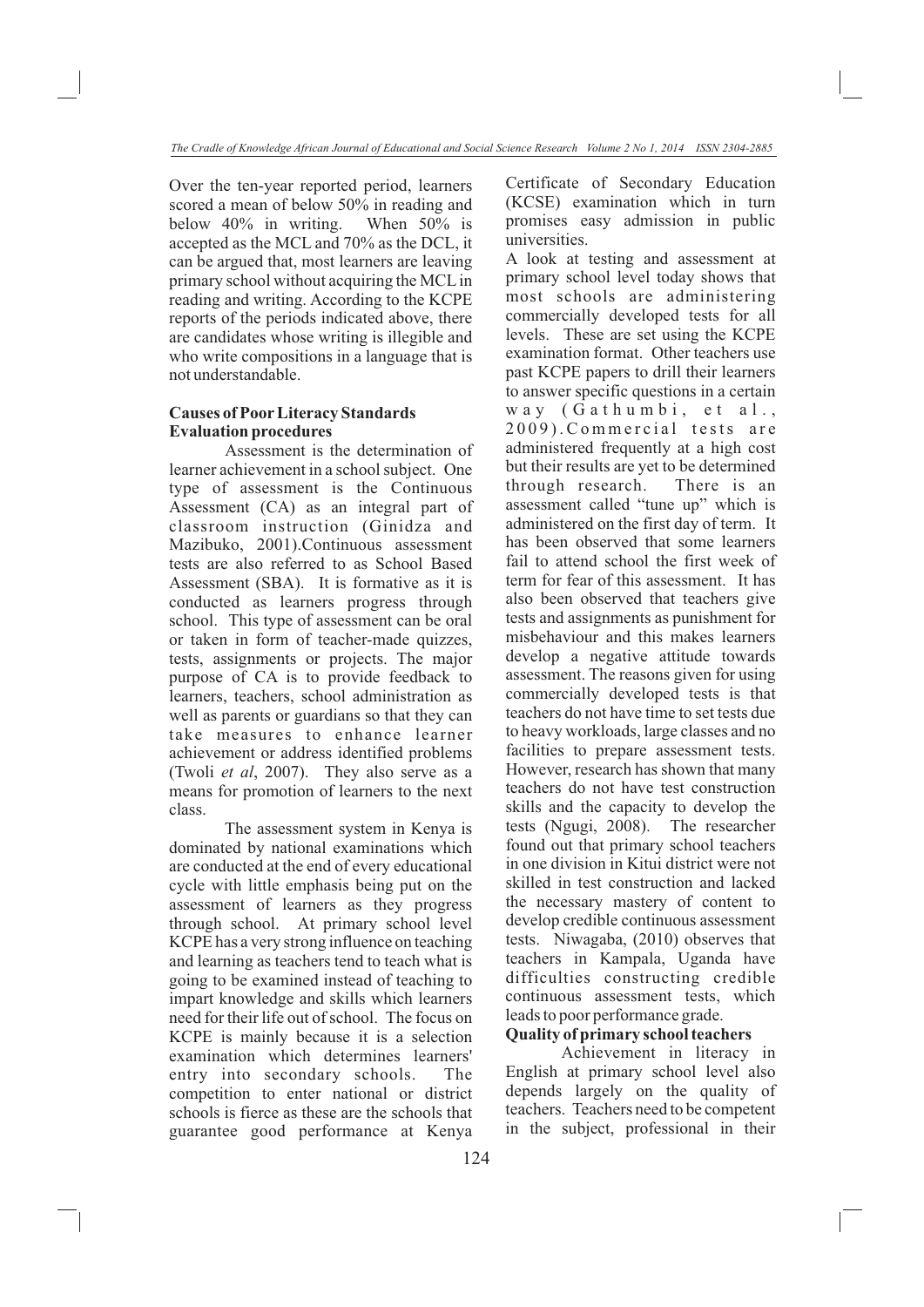teaching approach and committed to their work. Gathumbi, (2009) in a paper titled "Primary Teacher Education in Jeopardy: Pre-service Teachers' Under-achievement in Attainment of Desired English Competency Levels in Kenya", decries the poor quality of primary school English language teachers. The paper reports the findings of a study conducted to find out the competency levels of pre-service teachers who aspire to teach English. Performance scores were placed in three competency levels: Below Minimum Competency Level (BMCL), Minimum Competency Level (MCL) and Desired Competency Level (DCL). Most of the preservice teachers' scores fell in the BMCL category. These results can be interpreted to mean that poor mastery of English on the part of teacher trainees would inevitably translate to poor teaching and to poor learning achievement on the part of the learners. **In a**  Daily Nation newspaper article titled: "*Shock as teachers fail subject tests*" on November  $28<sup>th</sup> 2013$ , it was reported that the results of a study conducted by the African Population and Health Research Centre (APHRC) between January and March 2012 in urban informal settlements in Kisumu, Eldoret, Mombasa, Nairobi, Nakuru and Nyeri. The purpose of the tests was to establish whether teachers had masterly of content and the skills to teach the subjects. The study revealed that a third of the primary school teachers tested scored 40% while others got as low as 10% in English and mathematics. According to Kenya Institute of Education (KIE) monitoring report, (KIE, 2007), many teachers had difficulties interpreting the new syllabus and using the integrated approach. Overloaded syllabuses

According to the report on the monitoring of Phase Four of the implementation of the revised primary school curriculum, 46.7% of the teachers of English reported that time allocated was not enough for them to cover the syllabus adequately. (KIE, 2007).In the KNEC, (2010) monitoring learner achievement study, class three teachers reported inability to complete the syllabus within the school

hours and 71% of the teachers reported existence of remedial teaching programmes in their schools. These remedial programmes which mainly take place during the holidays have been outlawed by the government. However, learners continue to receive holiday tuition in homes, churches and other premises.

# Increase in enrolment

In Kenya, primary education continues to experience many challenges, which include overstretched facilities, overcrowded schools and high pupil/teacher ratios especially for schools in urban slums and densely populated areas (Republic of Kenya, 2005). Large classes are reported to make teaching inefficient and to pose a challenge in syllabus coverage (KIE, 2007).The monitoring learner achievement study conducted by KNEC revealed that learners in smaller classes performed better than those in larger classes (KNEC, 2010).It is likely that those in smaller classes benefitted from individualized learner-friendly instruction. Teaching English requires a lot of practice and involves a lot of marking and assessment of learners' work. When classes are large, the teaching and learning of English becomes ineffective and thus achievement is adversely affected. Shortage of teachers

According to the Teachers' Service Commission (TSC, 2010) primary schools were short of 41,520 teachers as they only had 177,605 against a staff establishment of 218,530. This number is needed to teach over 8.4 million children enrolled in primary schools in Kenya. Due to this shortage, teachers report of being overworked with heavy workloads which lead to poor teaching and learning. Shortage of English language teachers has a negative effect. Teachers are expected to be role models to the learners but there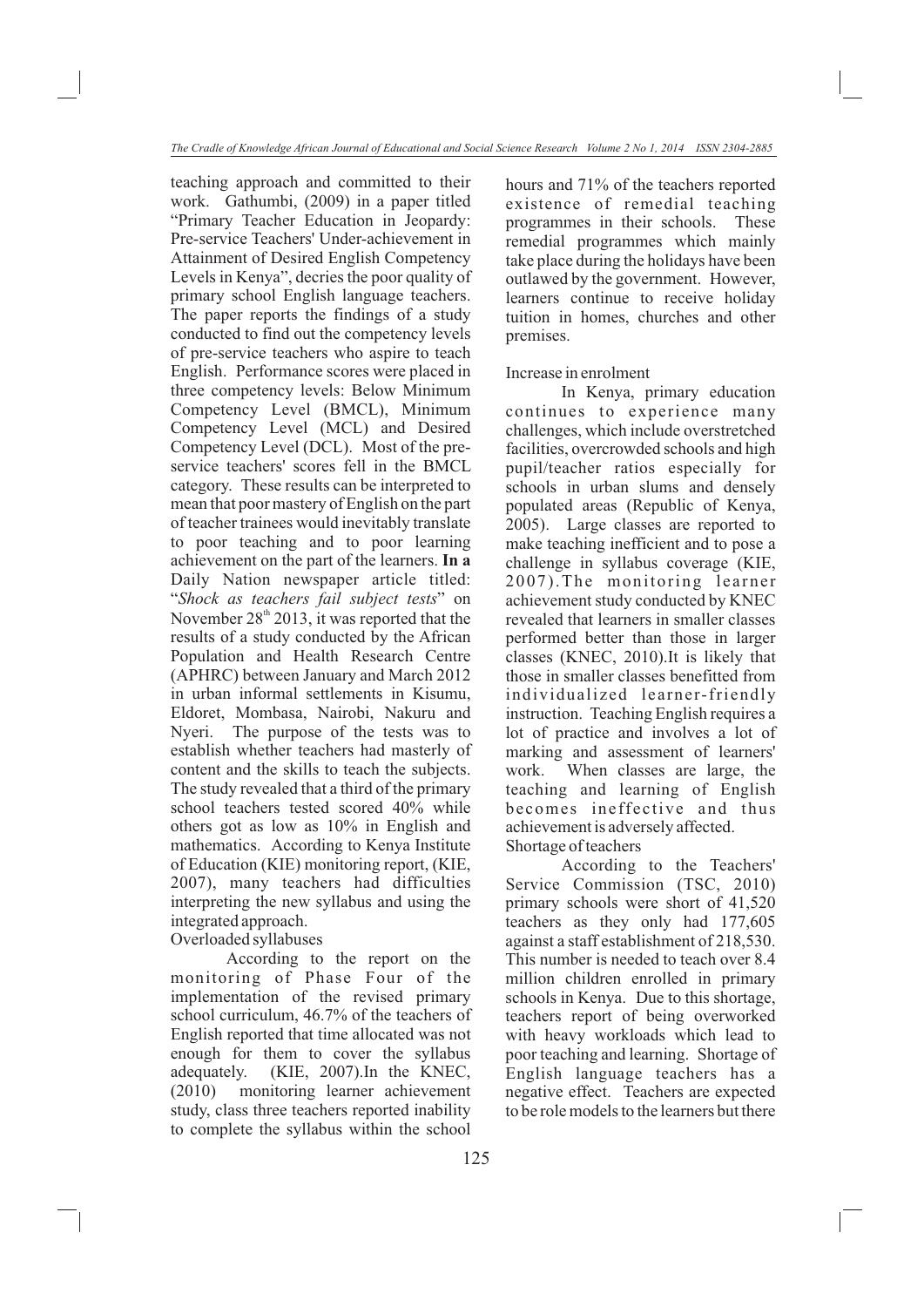is no time to go outside the syllabus, which makes learning artificial. Marking of large numbers of students' books is tiresome and it discourages the teachers to do this frequently as expected. Students need to be informed frequently of their weaknesses and given a chance to correct their mistakes. It is also difficult to attain proficiency without much exposure to the language under study. Most classrooms are dominated by "teacher talk" with the aim of covering the large syllabus content. This is detrimental to the development of learners' fluency in the target language, as they are made passive listeners, rather than active participants in the learning process.

Provision of instructional resources

In recognition of the importance of instructional materials for quality teaching and learning, the government has been meeting the cost of providing books to primary schools since 2003 under the Kenya Education Sector Support Programme (KESSP). According to a report published in August 2009 by the MOE, the Kenya National Audit Office and the UK National Audit Office, KESSP procured 58 million textbooks between 2003 and 2009. By the time of reporting in 2009, only 36 million of them were still in use in schools. This was a decline in use of 38% suggesting that a large number of books were either lost or misplaced.

# Poor school attendance

One of the major challenges facing primary school education today is poor school attendance (KNEC, 2010). In the ELN, (2009) project, a research was conducted on 30 primary schools across Kenya. Learner attendance was tracked in the sample schools in order to find out whether the use of interventions that promoted literacy in English encouraged learners to stay in school. It was observed that many schools registered relatively good attendance but little or no attendance in the month of November. Most schools took advantage of KCPE, which is normally done in the middle of that month to close early. When criterion-referenced tests were administered to the sample schools, it was observed that improved performance was registered in schools whose pupil attendance was high (Gathumbi *et al*., 2009).

A study to monitor learner achievement in class 3 was conducted by KNEC and the results revealed that absenteeism from school was by 70.1% of the learners (KNEC, 2010). According to Uwezo annual learning assessment report (Uwezo, 2011) based on the assessment of 134,000 children aged 6-16 years, there is high absenteeism among learners and teachers. In many of the schools, half of the children were reported to be missing school daily and 13% of the teachers were absent each day.

Use of English, Kiswahili, Sheng, and Mother Tongue

In Kenya, the language policy states that the child's first language either Mother Tongue or the language commonly spoken in the school's catchment area should be used as the Language of Instruction (LOI) in lower primary up to end of class3.In the meantime, English should be taught as a subject. From class 4 upwards, English should be used as the LOI (Republic of Kenya, 1977). However, this policy is not always adhered to. Lack of adherence to the language policy in Kenya is largely influenced by national examinations, which are conducted in English and consequently, teachers do not find it necessary to use mother tongue (Gathumbi, 1985, 2002).The most common practice, therefore, is to use a mixture of mother tongue, often Kiswahili and English as LOI in lower primary school. Classroom teachers are constantly faced with the dilemma regarding what language to use in the course of teaching English (Bunyi, 1986).This dilemma is due to a combination of factors, such as the inability of learners to understand and communicate in English and the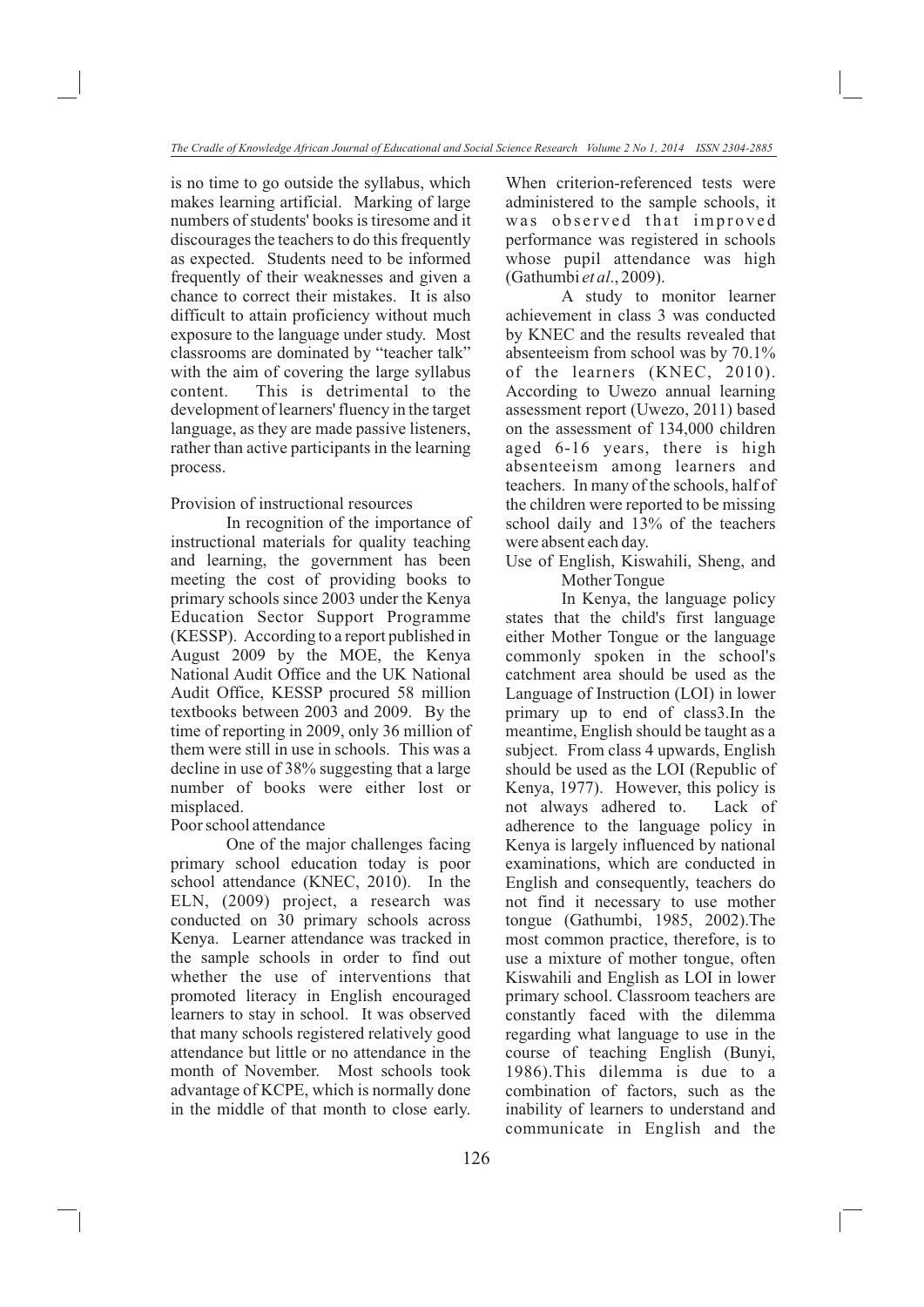teachers' inability to communicate in the first language of the catchment area. The situation is further complicated by the fact that most teachers do not have adequate pedagogical preparation for promoting English language learning and many parents demand that their children be taught in English from pre-school. (Gathumbi *et al*, 2009).

Studies have also shown that in Kenya, English is mainly learnt in schools where it is taught as a subject or used as the medium of instruction. This means most learners do not have exposure to the target language outside the classroom. After school, learners are exposed to either mother tongue, Kiswahili or a code called "Sheng", which is a mixture of English and Kiswahili, and sometimes a mixture of English, Kiswahili and mother tongue. During their free time, learners interact with their peers in school or in their neighbourhoods where they speak Sheng. According to Espelago (2001) cited in Kibui (2006), peer pressure dictates that for one to belong and be accepted in a group, one must behave like it. Consequently, the Kenyan youth must speak "Sheng" as speaking English is not acceptable as it is regarded as a formal way of communication. Speaking "Sheng" hampers the mastery of English language and does not assist learners as they struggle to acquire English language skills (Kibui, 2006). When releasing the KCPE results of 2011, the minister for education attributed poor performance in English to the speaking of "Sheng" by primary school learners. Re-Engineering Processes to Improve

Literacy Standards

Re-engineering research

Kenya should strengthen national assessments because they measure actual learner competencies and they have gained popularity for being effective methods of evaluating education systems across the world. Kenya should adopt an evaluation model that provides a broader picture of the learners masterly of content and acquisition of analytical skills (KNEC, 2010). More research should be conducted in the area of testing and assessment. The policy document

also recommends adoption of collaborative demand-driven research, that emphasizes value added research findings.

Re-engineering teaching

A sound grounding in language and linguistics is important for every language teacher and teacher trainer. Sufficient emphasis and practice should be made regarding the teaching and learning of the four basic language skills. Teachers of English in Kenyan primary schools are themselves second language speakers of English. In addition, the majority of students joining the local teacher training colleges (before 2003) usually possessed low national examination grades in the English language which did not provide a head-start as future classroom teachers of English. In a baseline study conducted by ELN Project researchers in 2003, it was found out that overall, 40% of the pre-service teachers did not attain the desired competency level in English, i.e. They did not score at least 75% or more in a class 6 criterion-referenced test. This raised a major concern on the quality and modalities of training of primary school teachers. It is, therefore, necessary that would be primary school teachers of English be proficient in the English language which is the LOI.

Primary teacher training course should ensure that the trainees, specialising in teaching English language, become thoroughly conversant with the English language primary school syllabus. They should be able to put across to learners how grammar relates to communication. They should also work out the language needs of the learners. This should be realized through use of appropriate teaching-learning methodology. Current teaching should infuse normsbased approach to teaching and learning English, where specific skills are addresses and assessed using criterion referenced tests. This will go a long way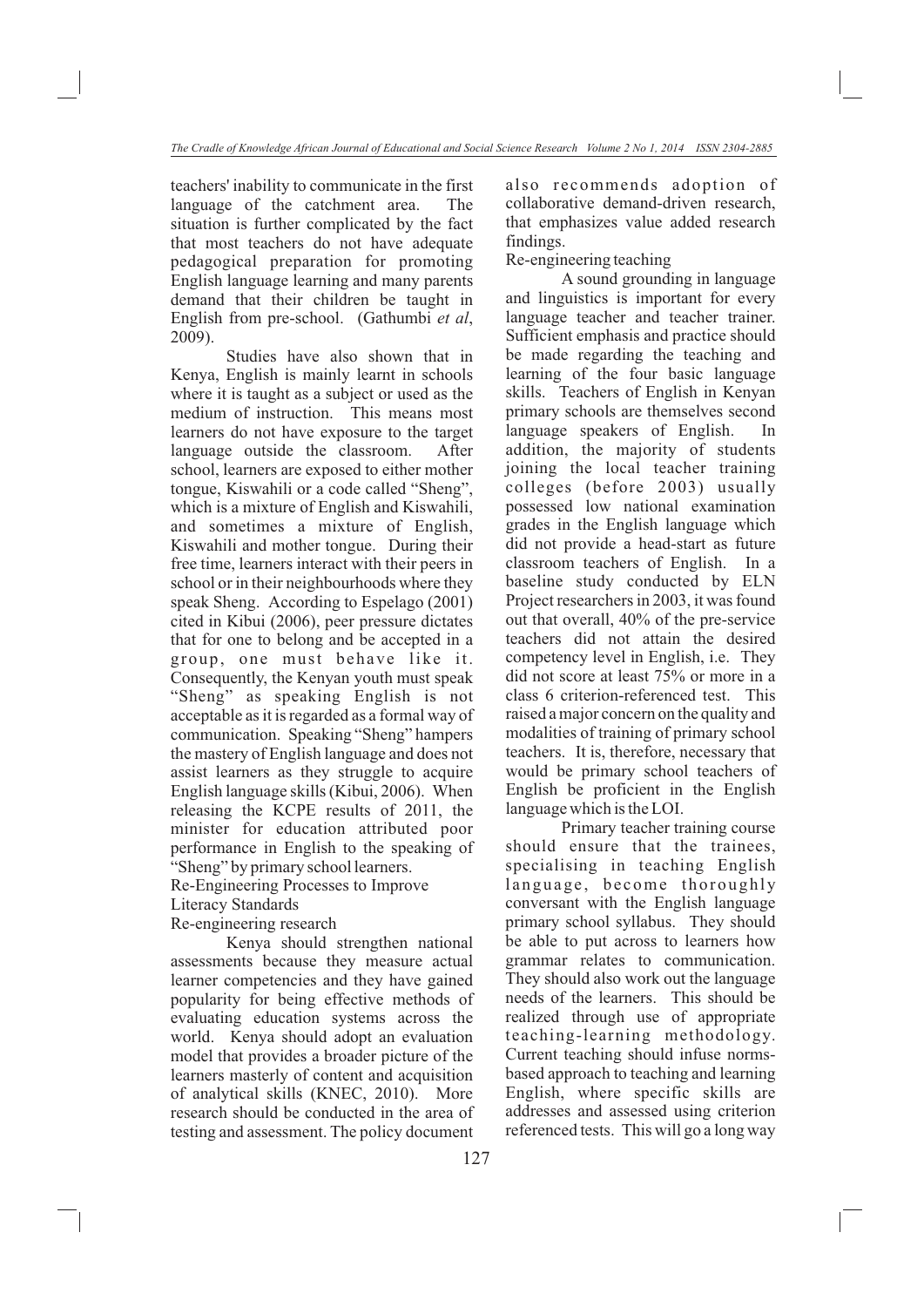in producing primary school graduates who are able to communicate and function effectively within and outside the school setting. As for all school subjects, constant monitoring and evaluation, coupled with frequent in-service courses, should become a common feature in the teaching and learning of English since it is the central means of accessing knowledge and skills in all the primary school subjects except Kiswahili. Sessional Paper No. 1 of 2005 outlines issues that need to be addressed in the attainment of Education for All (EFA) goals by the year 2015. One of the key concerns is quality and relevance. Among the strategies recommended for improving teaching and learning in schools include: regular inservice training of teachers on the best methods of teaching English language literacy, revision of teacher education curriculum, and capacity building for school-based assessment.

Re-engineering evaluation procedures

Continuous assessment should be distinguished from national examinations like KCPE which are summative and terminal in nature. The KCPE examinations are norm-referenced as they are used mainly for selection, placement and certification. In most cases, they are of no instructional value to those who sit it. Classroom tests in English, as well as in other school subjects at primary school level adopt a similar format to that used in KCPE. This approach is inappropriate. Instead, it is recommended that teachers should conduct criterion-referenced tests which target particular competencies in learners. Both MCL (50%) and DCL (75%) should be set in advance. There is need to know how the desirable literacy levels are to be assessed for example, whether it is by children speaking and writing English or by being able to meet the requirements for admission to secondary school. Teacher should be trained to use assessment to identify learning gaps in order to give remedial work and enhance learning achievement.

There is need therefore, for the development and administration of tests that require a demonstration of how well they can use specific features of the language, and also that they understand how such features operate within naturalistic discourse. If we are to develop the communicative nature of our teaching and testing, it is important to focus, for example, on performance tasks in teaching and testing, as well as use of information transfer techniques and other restricted response formats. Conclusion

Literacy is important for individuals and for the development of a country yet learners are completing and leaving primary school before they acquire expected levels of literacy.

# **References**

Gathumbi, A., Vikiru, L.,Bwire, A. (2009) Comprehensive English literacy norms: Teacher's

resources, Vol. 1 and 2. Kenyatta University

- Gathumbi, A. W. and Masembe, S. (2005) Principles and techniques in language teaching: A text for teacher educators, teachers and pre-service teachers.JomoKenyatta Foundation
- Ginindza, B and E.ZMazibuko(2001) Making every child a winner! "The role of continuous assessment in enhancing the quality of primary education in Swaziland"
- Groenewegen, T. (Ed.) (2008).*Benchmarks for English language education*. Nairobi: Phoenix Publishers.
- Kenya Institute of Education (2002).*Primary education syllabus, Volume One*. Nairobi: Government of Kenya.
- Kenya National Examinations Council (2010).*The Report on Monitoring Learner*